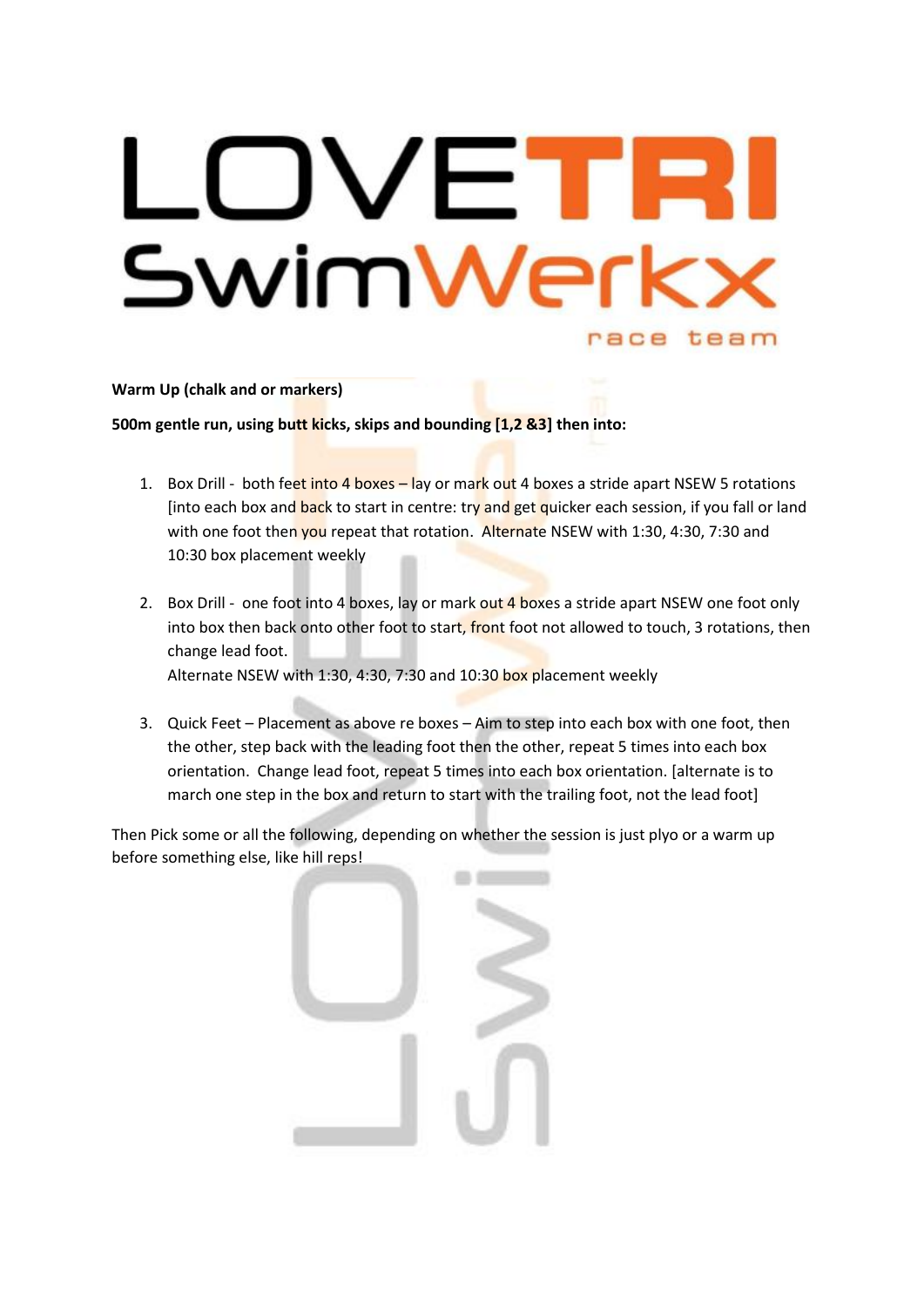# 4. 15 Switch lunges



#### **Switch Lunge**

Begin in the lunge position with one foot out in front and the other behind your body. Both knees should be bent at 90-degree angles.<br>Make sure your front knee is directly over your front ankle and not pushed forward over **Baker** 

## 5. Multi directional hops 15 each direction



## **Single-leg Hops**

Begin by hopping in place on one foot 15 times. Then hop side to side on that foot 15 times. Follow that by jumping forward and backwar 15 times. Illustration: Oliver Baker

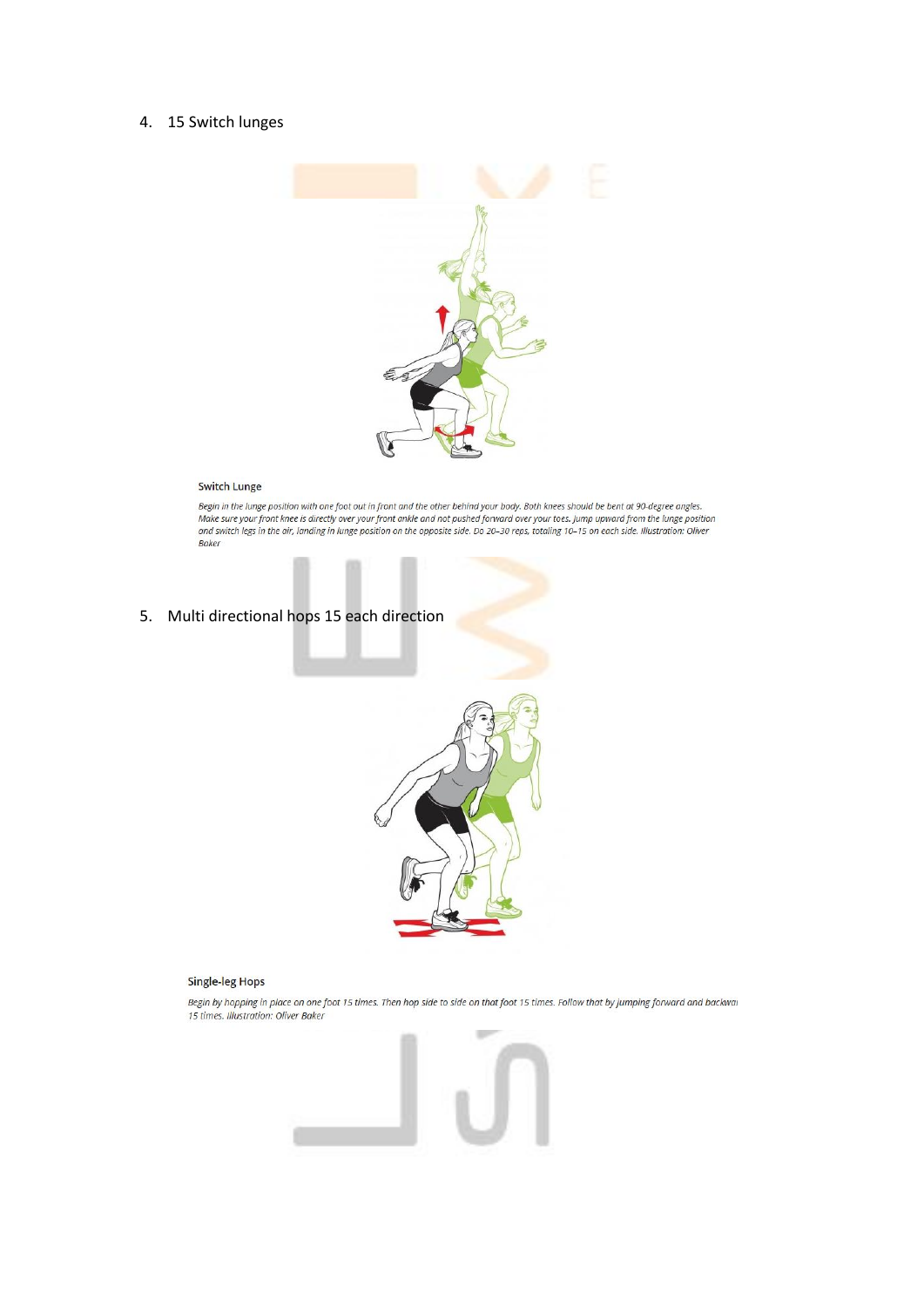6. Bench / Rock taps 20-40 each leg



## **Bench Taps**

Begin by standing in front of the bench with both feet on the ground. Rapidly alternate tapping the top of the bench with each foot, springing off the ground with each step. Move your arms in the running motion as your feet tap. Do 20-40 taps. Illustration: Oliver Baker

# 7. Progress into jumps, care if rocky or wet [don't do if wet or trainers muddy]



#### **Box Jump**

Choose a box that is 1-2 feet high. Standing on the ground, squat downward and leap onto the box, swinging your arms forward for momentum. Jump backward off the box, being careful to bend your knees and land softly. If you have Achilles issues, step off the box. Do<br>10 reps. Illustration: Oliver Baker

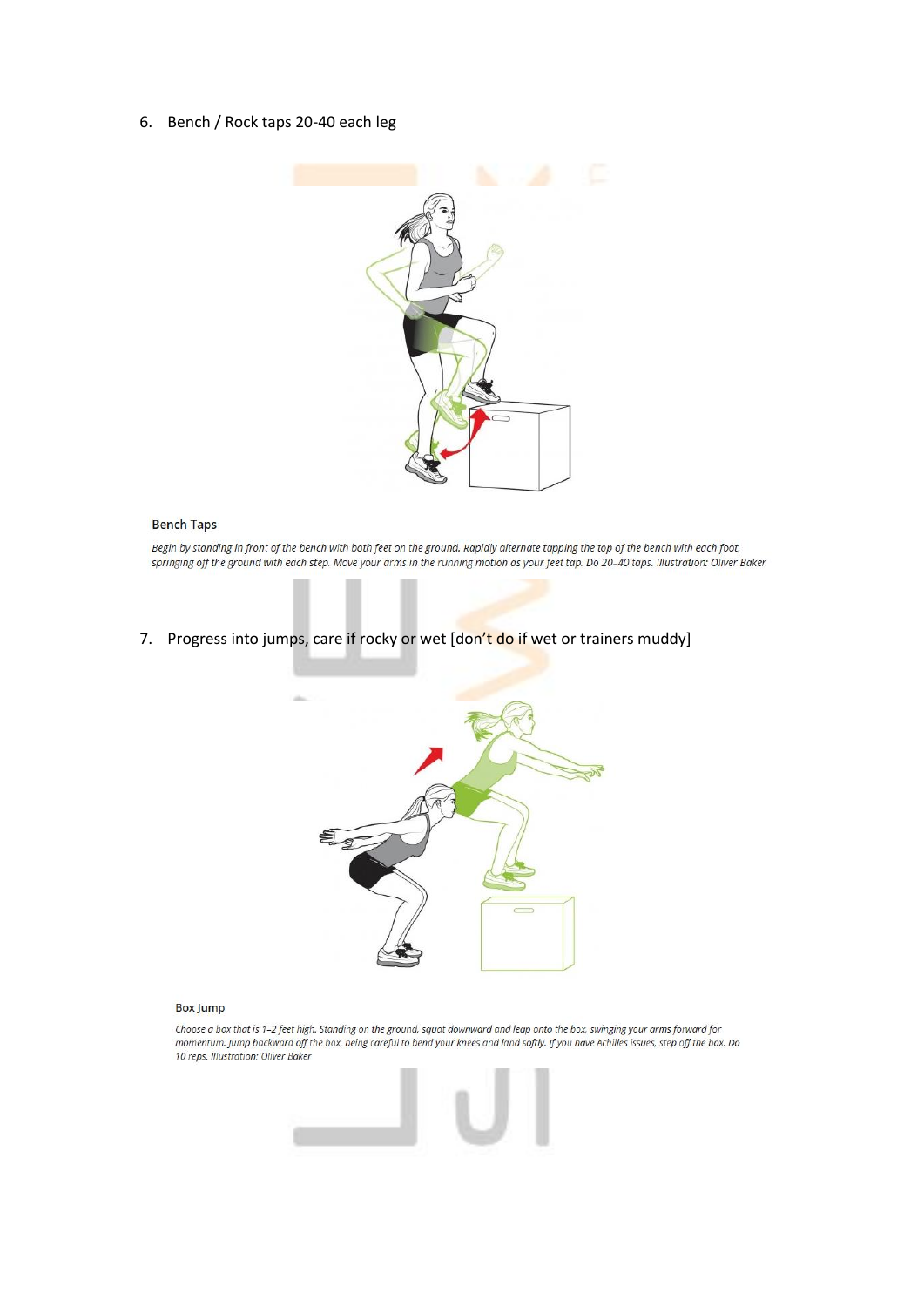## 8. Rocket Jumps 15



## **Rocket Jumps**

Stand with your feet shoulder-width apart and bend down into squat position. Touch the ground with your hands and explode upward<br>with your arms stretched over your head. When you land, make sure your knees are bent as you

9. If you can't find steps, then do it up a hill, at least  $10$ , care if doing 2 or 3 at a time



## Single-Leg Bleacher Hops

Stand on one leg at the bottom of a flight of bleacher steps or stairs. Hop up a flight, walk back down, and repeat on the other leg. Complete two flights per side.

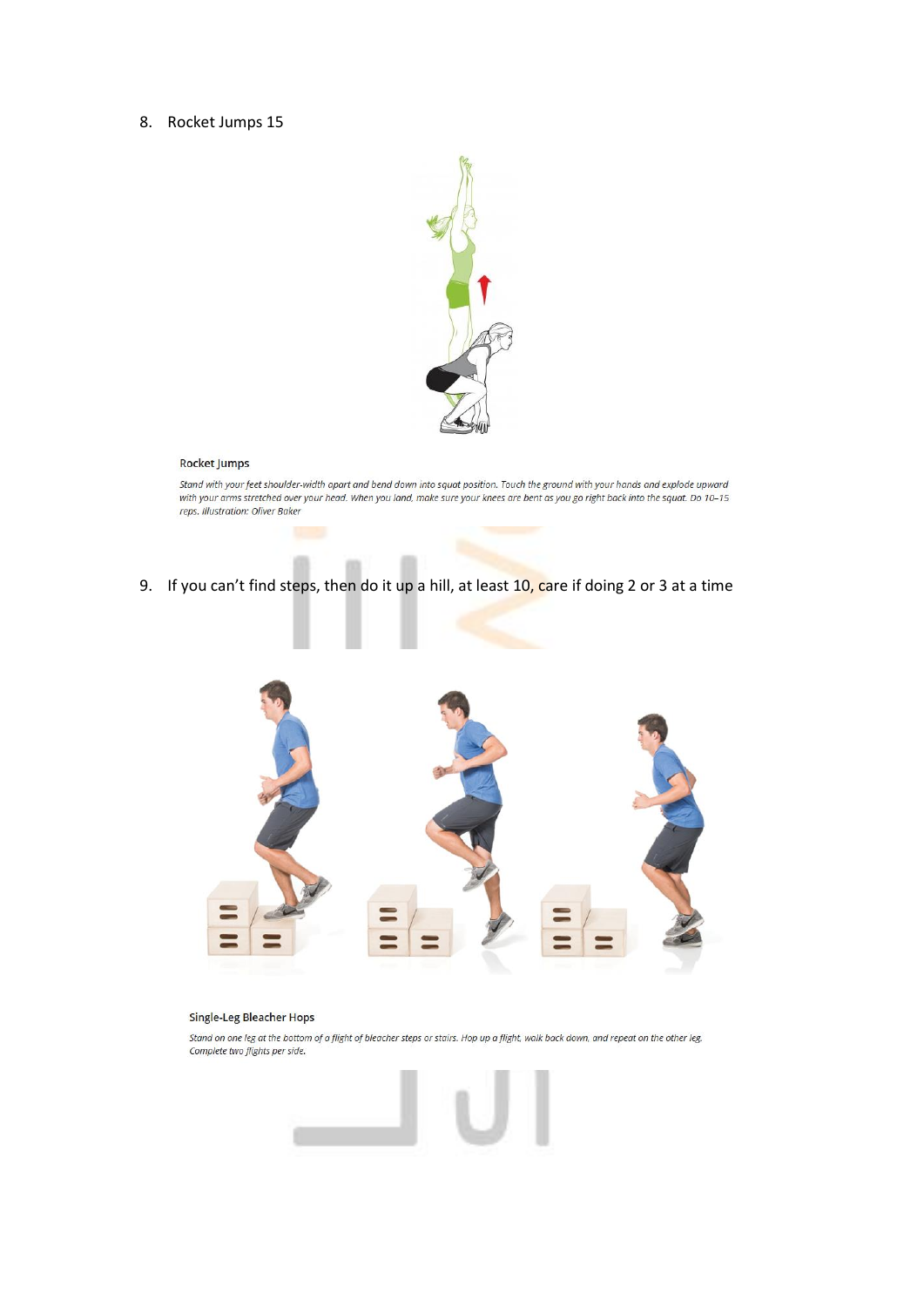10. Jump Squats, ensure good form, avoid if knees hurting – 20 As an alternate add a rotational element into the set



## **Jump Squats**

Stand with your feet shoulder-width apart and your back straight. Bend your knees and lower your backside downward, feeling your weight supported through your heels. When your thighs are parallel to the ground, explode upward, jumping with both feet and swinging your arms in the same direction.



 $\begin{tabular}{c} Standard with your legs straight and does pointed forward. Step back diagonally with your right foot, pointing the toes outward. Drop into a deep squart, keeping your right foot flat on the floor while letting the toes of your left foot is. Return to start and repeat with left log. \end{tabular}$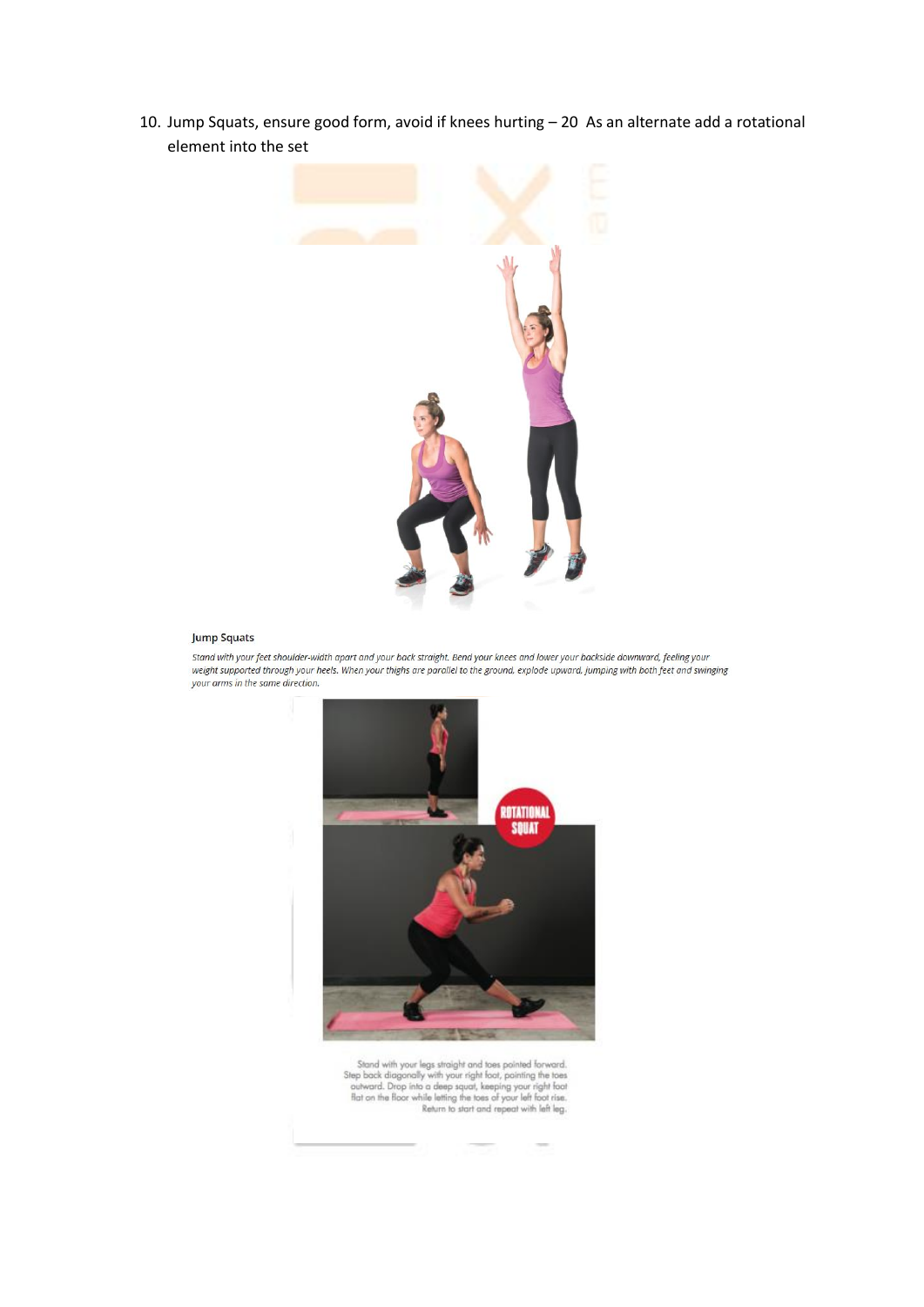## 11. Mountain climbers 15 each side



## **Mountain Climbers**

Get in pushup position. Jump your right knee forward toward your chest, keeping your hips in plank position and stabilizing your upper body with your arms and shoulders. As you jump that leg back to starting position, simultaneously drive your left knee forward and repeat as if you were running in place.